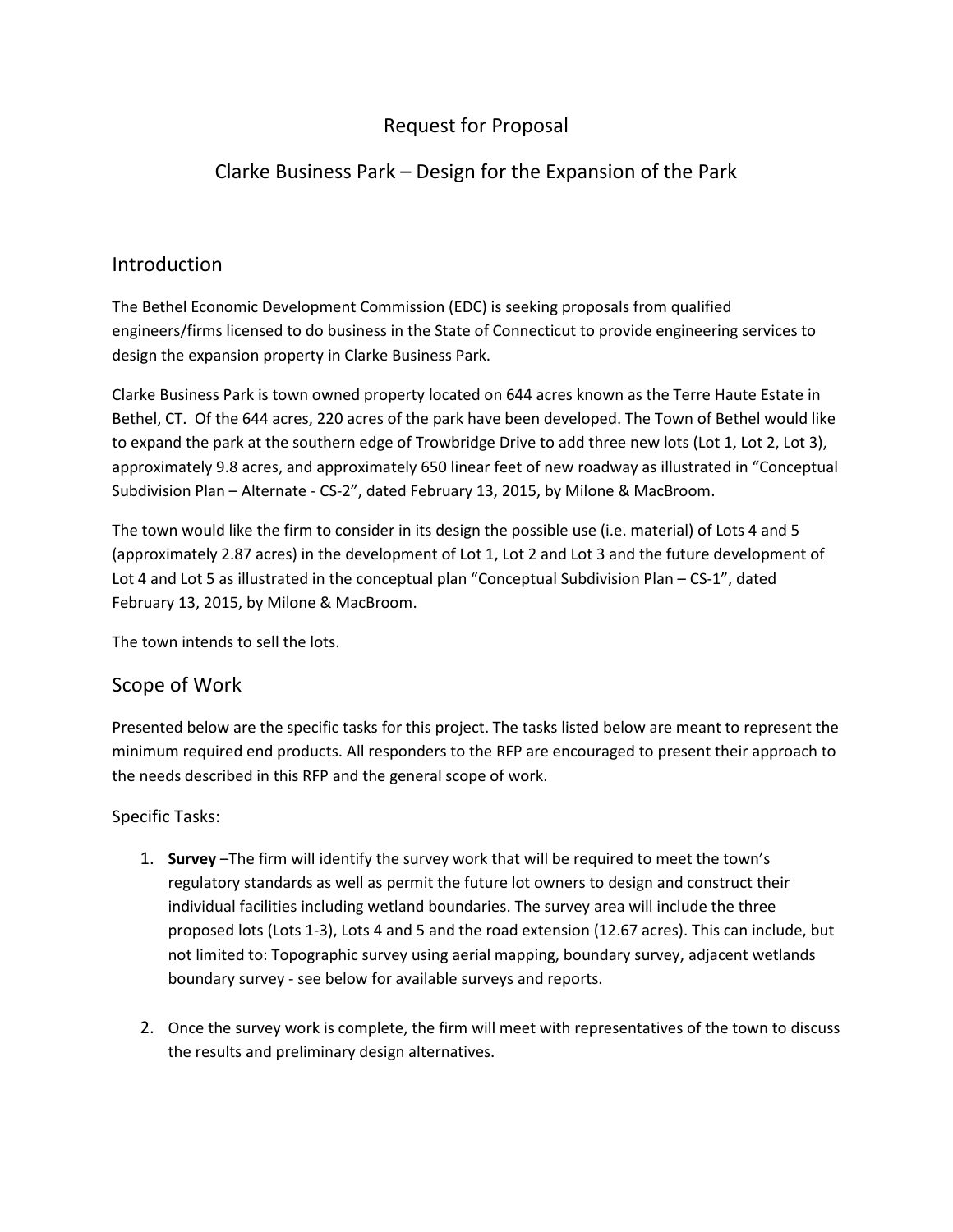3. **Preliminary Design** – The firm will prepare a preliminary design illustrating how the property can be divided, potential build-out scenarios, and a budget to construct the public improvements.

The firm will need to address any project requirements and mitigation determined by CTDEEP or any other state agency in their design plans. Including but not limited to:

- Metalmark habitat Minimizing intrusion/fragmentation of the calcareous dry circum neutral forest (eastern portion of the site) to the greatest extent possible and some habitat enhancement (cutting some trees, removing invasives, maybe some plantings) of that critical habitat is conducted.
- Other State-Listed Species Minimize potential negative impacts by:
	- o Avoiding areas where *Ribes rotundifolium* state special concern species was documented,
	- o Ensuring that the ridge (steep, bouldery, rich and moist talus forest) is not developed, and
	- o Ensuring that box turtles are not impacted during construction activities.
- 4. The firm will review the Preliminary Design with representatives of the town before final design and specifications are prepared.
- 5. **Final Design and Specifications** Final design plans will be prepared to meet the submission requirements of the town's regulatory commissions to obtain subdivision approval and permits related to the wetland regulated areas.
- 6. The firm will review the Final Design and Specifications with representatives of the town and then develop a Final Plan incorporating the town's comments.
- 7. **Final Plan and Presentation** The firm will provide and present the Final Plan to town representatives.
- 8. **Local and State Approvals** The firm will assist the town in applying for local and state regulatory approvals (i.e. Inland Wetland, Planning and Zoning, CTDEEP, OSTA)
- 9. Upon receipt of regulatory approvals, the plans will be reviewed with representatives of the town and specifications will be prepared to permit the town to seek bids for the public improvements.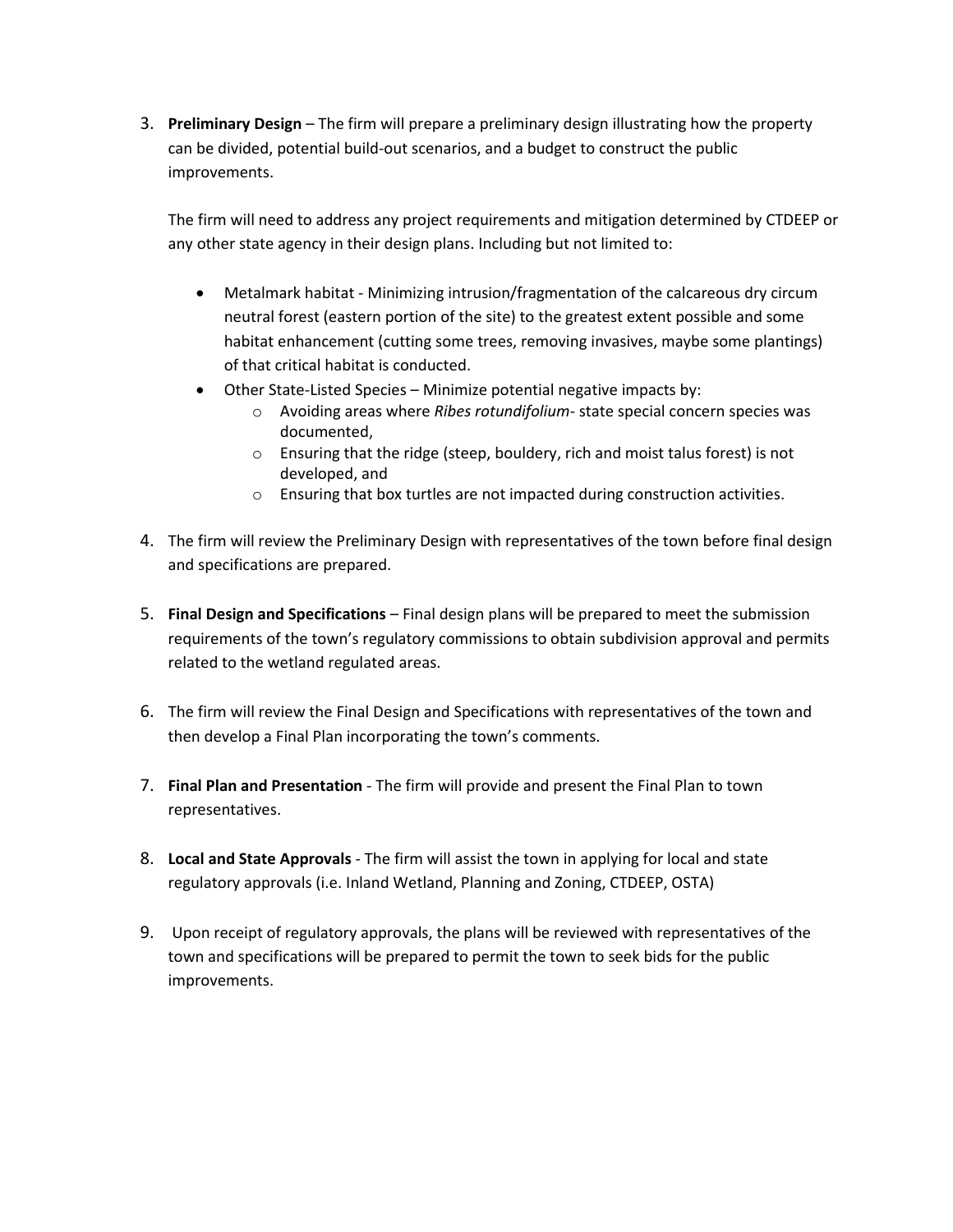# Project Schedule

The EDC requires that the performance of this contract be completed and submitted as follows:

- Proposal Due Thursday, November 30, 2017 by 4:00p.m.
- Interviews To be scheduled as necessary December 2017
- Project Award December 2017
- Project Completion and Presentation May 2018

## Proposal Contents

Responses shall contain, at a minimum, the following information:

A) Executive Summary: This portion of the response should include an overview of the engineer/firm's relevant experiences and highlighting their approach to meeting the needs of the EDC for the above outlined project.

B) Relevant Experience: This portion of the response should include a listing of relevant projects that the engineer/firm has accomplished with similar concepts to the project being considered.

C) Project Approach: This portion shall include a specific description of the engineer/firm's suggested approach to the project. Travel time and expenses to attend these suggested meetings should be included in the proposal fee.

D) References: This portion shall include a minimum of three (3) current references. This list shall include contact name, address, telephone number, and e-mail address (if available).

E) Scheduling: This section shall include a proposed timeframe for meeting milestones based on the submitted proposal.

F) Financing Considerations: The firm shall provide an analysis of the various options available for financing the proposed expansion.

G) Fee: The firm shall present their fee for the plan on the attached Fee Sheet.

## EDC Responsibilities

The EDC and the Director of Economic Development will assist in gathering the necessary information for this project and such other information as is necessary for the successful completion of this project. The EDC has compiled and will immediately make available the following reports and studies: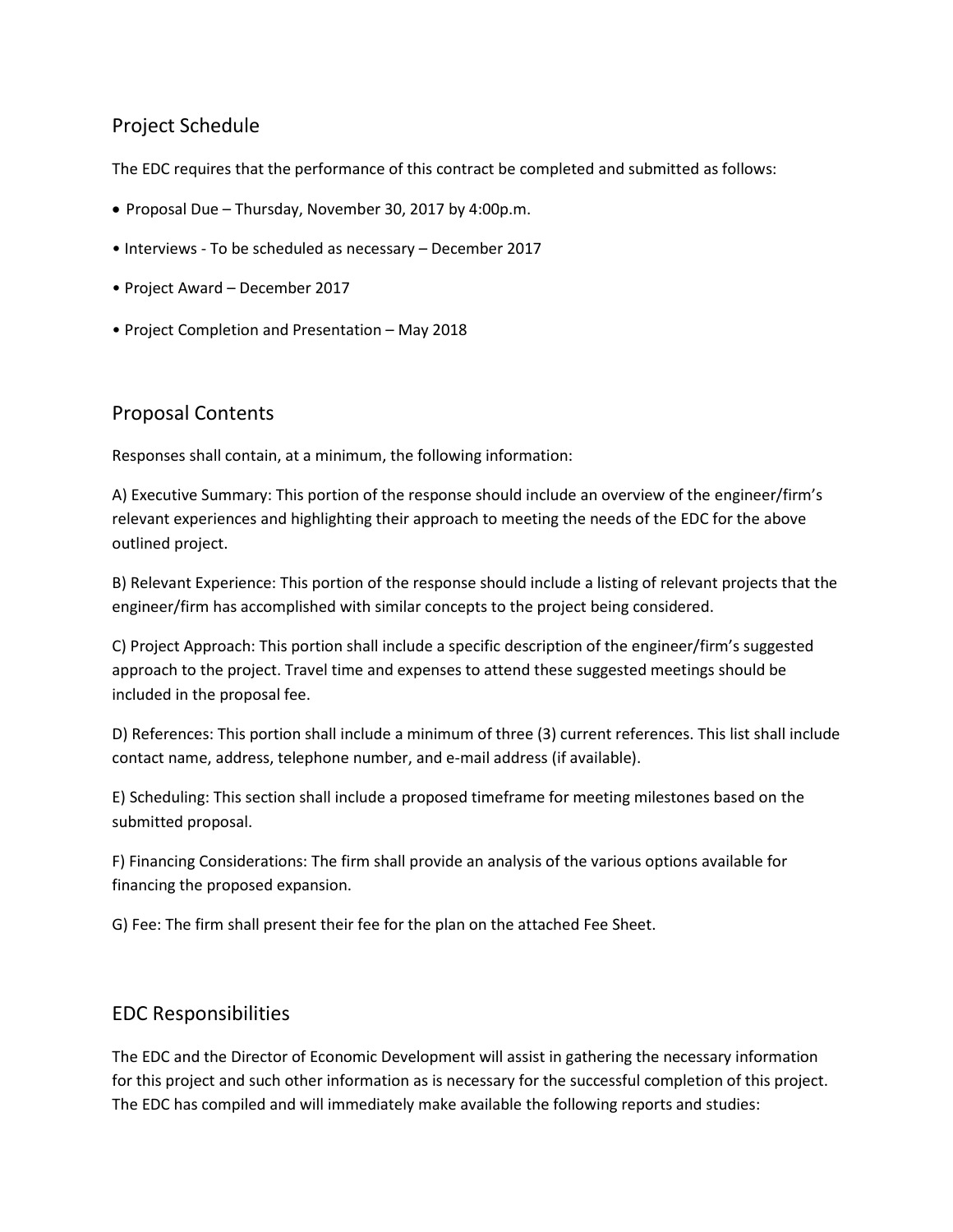- 1. State of Connecticut, Department of Economic and Community Development, Infrastructure and Real Estate Projects Environmental Assessment Checklist – November 19, 2013
- 2. A-2 Survey by New England Land Surveying, P.C. Dec. 4, 2006
- 3. Francis J. Clarke Business Park Expansion Report by Milone and MacBroom February 16, 2015
	- a. Conceptual Subdivision Plan Alternate CS-2 February 13, 2015
	- b. Conceptual Subdivision Plan CS-1 February 13, 2015
- 4. Geotechnical Engineering Assessment by GeoInsight February 19, 2016
- 5. Report on a botanical survey of the Trowbridge terminus site, Frances Clarke Industrial Park September 21, 2016
- 6. NDDB Preliminary Review 201303698 additional comments May 15, 2017
- 7. Milone & MacBroom response letter June 21, 2017

## Factors for Awards

In evaluating the submitted proposals, the following factors shall be considered:

- 1) Qualifications of the professional consultants (individuals or teams) presenting the proposal.
- 2) Previous experience of the key team members who will serve on the project.
- 3) Previous examples of similar projects that the professional consultants conducted.
- 4) Ability to meet the proposal requirements in a timely and efficient manner.
- 5) Past performance in terms of quality of work and the timeliness of accomplishment.
- 6) Consultant's Interview with the Economic Development Commission, if necessary.
- 7) The overall cost of services.

#### Submission

The engineer/firm shall submit a sealed proposal no later than 4:00 p.m. on Thursday, November 30, 2017 to the Purchasing Office, Clifford J. Hurgin Municipal Center, 1 School Street, Bethel, CT 06801.